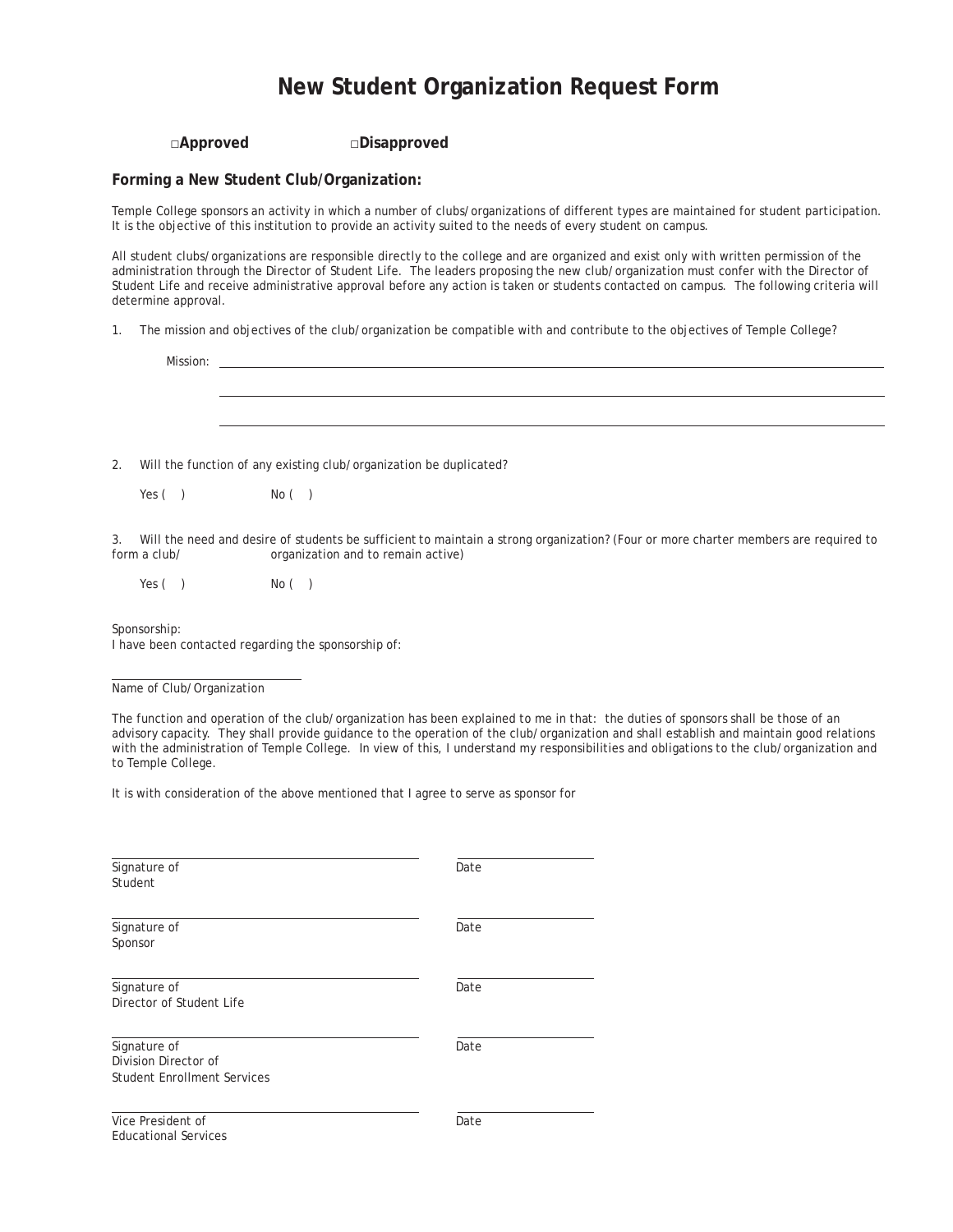## **Officer Update Form Registered Student Organization**

*\* indicated required fields*

According to the Student Code, a registered student organization is responsible to update the Student Life office of any changes in officers. It is recommended that this is done within ten (10) college working days from the day in which the change occurs. Please be aware that completing this form is an acknowledgment of release of contact name(s) and phone numbers(s) for inquiry of activities related to your organization. Inquiries may be requested by phone, printed material, or website, etc.

Complete and submit to the Student Life office, Arnold Student Center, Room 822. For questions call (254) 298-8309

\*Student Organization's Name (No acronyms)

Please complete the following by typing or printing clearly. If additional space is needed, please follow the same format on a separate sheet of paper.

| (First) | (Last)                     |  |
|---------|----------------------------|--|
|         |                            |  |
|         |                            |  |
|         |                            |  |
|         |                            |  |
|         |                            |  |
|         | Vice-President: (required) |  |
| (First) | (Last)                     |  |
|         |                            |  |
|         |                            |  |
|         |                            |  |
|         |                            |  |
|         |                            |  |

**President: (required)**